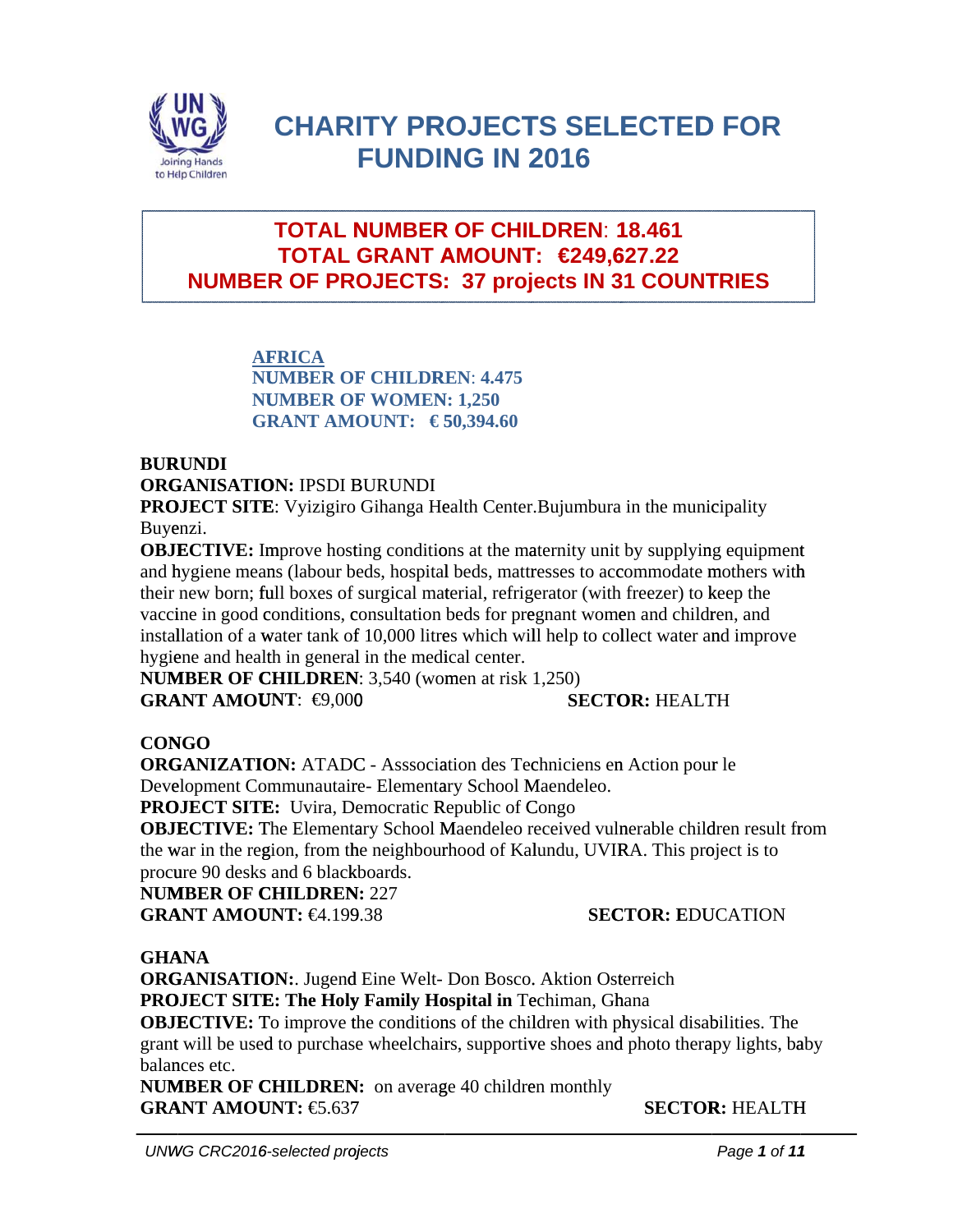**NIGERIA ORGANISATION**: Kids Hope School **PROJECT SITE:** Nigeria, Jos **OBJECTIVE:** Renovation Early Childhood Care Centre. The grant will be used to purchase construction materials. **NUMBER OF CHILDREN**: 128 **GRANT AMOUNT**: €6,900 **SECTOR:** SHELTER

### **ZAMBIA**

**ORGANISATION:** Blessed to Bless PROJECT SITE: Epalo Christian Community School, Chingola, Zambia **OBJECTIVE:** To Install Solar Pumps, water tank and water flushes for toilets, 4 hand basins. . There is an urgent need of fresh water for the children and staff. **NUMBER OF CHILDREN:** 120 **NUMBER OF WOMEN:** 40 **GRANT AMOUNT: €6.707.07 SECTOR: WATER** 

#### **ZIMBABWE**

 **ORGANISATION:** The Collin Nyabadza Children's Voice Charitable Trust. **PROJECT SITE:** Bulawayo, Zimbabwe

**OBJECTIVE:** To enhance the quality of education in poor rural schools. The grant will be used to provide classroom furniture for 4 schools for early childhood development classes at poor rural schools.

**NUMBER OF CHILDREN:** 300 **GRANT AMOUNT:**  $\bigoplus 951.15$  **SECTOR:** EDUCATION

### **ASIA NUMBER OF CHILDREN: 921 GRANT AMOUNT: € 36,372.99**

### **BANGLADESH**

**ORGANISATION:** CHILDREN ON THE EDGE, UK **PROJECT SITE**: Cox's Bazaar, BANGLADESH

**OBJECTIVE:** To create Learning Centres for Disadvantaged Children, with a model to give them the opportunity to study and work at the same time. Learning centres have been established in the areas with the highest concentration of disadvantaged children. They attend classes 2-3 hours a day and still are able to go to work to support their families. Approximately 5% of children have some form of physical disability including visual impairment and mobility issues. Half of the population live on less than 1\$ per day. **NUMBER OF CHILDREN**: 300

**GRANT AMOUNT:** €7.815 **SECTOR:** EDUCATION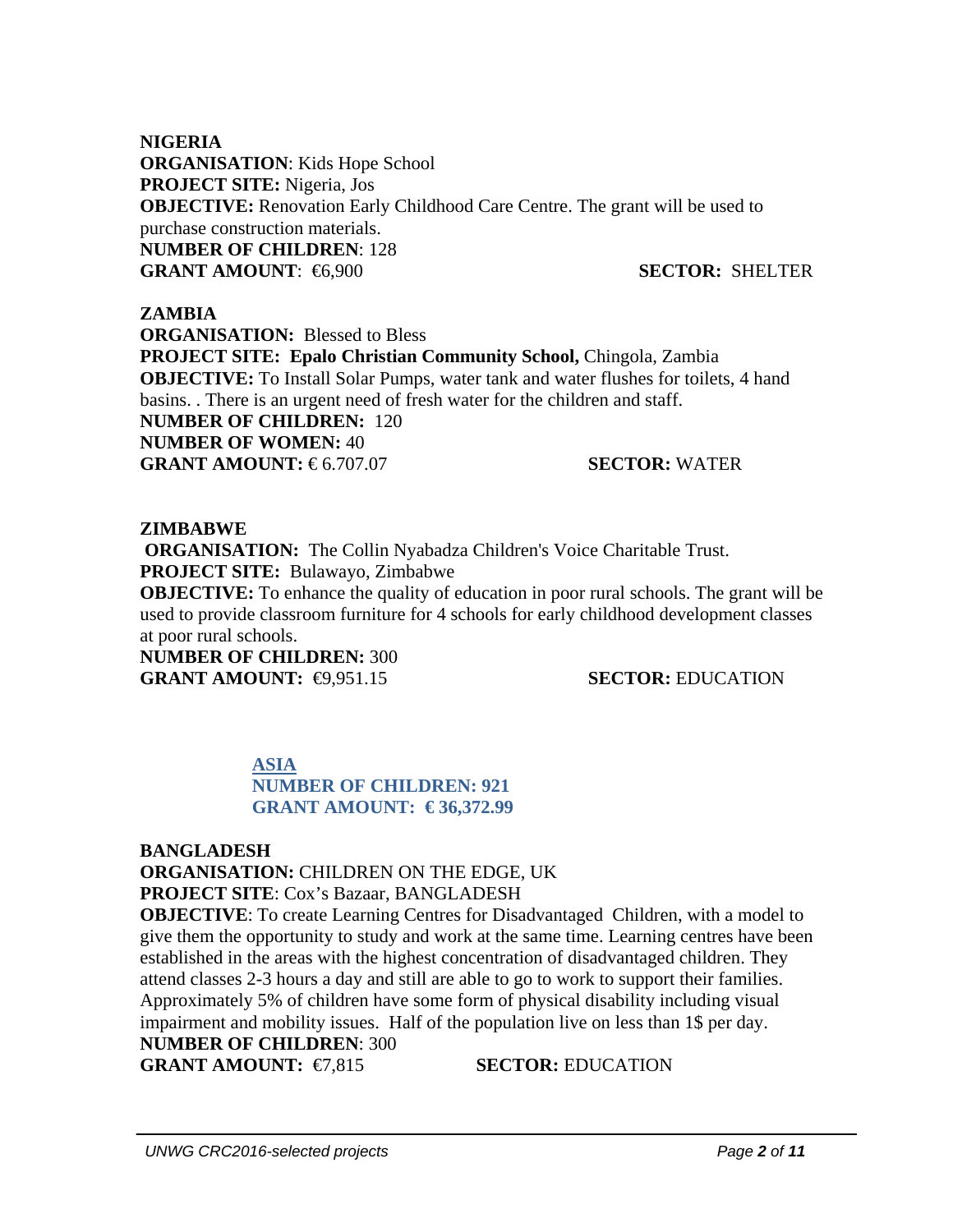## **CAMBODIA**

**ORGANISATION:** CAMBODIAN AGENCY DEVELOPMENT OF DISABILITY AND THE POOR (CADDP)

**PROJECT SITE:** Damnak Ampil Village La Ang commune Dang Tong, District of Kampot province, K. of Cambodia

**OBJECTIVE:** To improve the conditions of children with difficulties. The grant will be used to construct a Community School for Children with Difficulties (CSC). There are different kinds of disabilities such as physical, hearing, speaking, visual impairments and intellectual disabilities. There is a large number of children with disabilities in Cambodia.

#### **NUMBER OF CHILDREN**: 207

**GRANT AMOUNT:** €8,557.99 **SECTOR:** EDUCATION

### **INDIA**

**ORGANISATION**: INTEGRATED RURAL DEVELOPMENT SOCIETY **PROJECT SITE:** Salem City, Tamilnadu

**OBJECTIVE:** Enhancing the Mobility and School Attendance of the Children with Disability in P.N. Palayam Block, Attur Taluk, Salem District, Tamilnadu**.** This project is to support children who are orthopaedically disabled (physically challenged), whose mobility are curtailed due to loss of limbs, paralysis, polio, accidents and other causes. The grant will be used to purchase tricycles for 10 disabled children, bi-auxiliary crutches, elbow crutches etc.

**NUMBER OF CHILDREN**: 25 **GRANT AMOUNT:** €1,500 **SECTOR:** SHELTER

## **NEPAL**

**ORGANISATION:** SHTRII SHAKTI (S2**)** 

**PROJECT SITE**: Bhaktapur and Parbat Distrcit of Nepal

**OBJECTIVE:** Construction of Library in two Earthquake Affected Districts of Nepal in order to cater to the educational needs of the school**.** Many schools in Nepal were damaged as a result of devastating earthquake that hit the country in 2015.

## **NUMBER OF CHILDREN**: 289

**GRANT AMOUNT:** €10,000 **SECTOR:** EDUCATION

## **VIETNAM**

**ORGANISATION: CHILD SURGERY, Vietnam Foundation (CSVN), Umbrella ORG. in The Netherlands.** 

### **PROJECT SITE: Several Northern Provinces, remote area**

**OBJECTIVE:** Surgical Operations on Physically Disabled Children, who suffer from birth defects such as cleft lip and open palate, club foot, eye and ear problems, urologygender problems. Also results from bad hygiene as polio, damage from accidents and burn scars. This organization has a wide medical **spectrum in 4 hospitals in Vietnam. NUMBER OF CHILDREN:** 100 **GRANT AMOUNT:** €8,500 SECTOR: HEALTH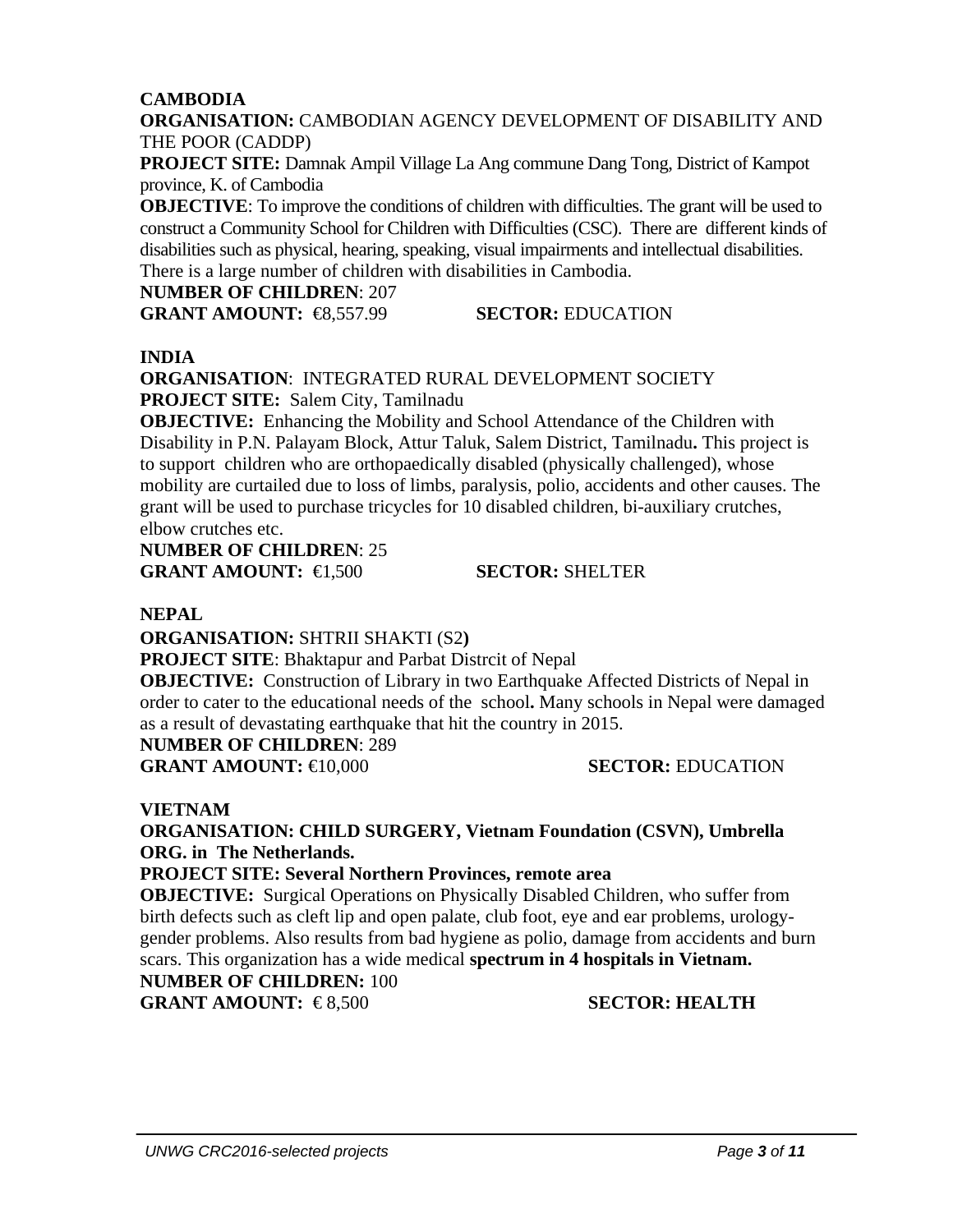## **EUROPE NUMBER OF CHILDREN: 2,555 NUMBER OF WOMEN: 1,902 GRANT AMOUNT: € 63,729.97**

#### **ARMENIA**

### **ORGANIZATION: Armenian Caritas Benevolent NGO Healthy Women- Healthy Generations**

**PROJECT SITE:** Gyumri, Shirak Region, Armenia

**OBJECTIVE:** To equip the Primary Health Care Center with 3 medical equipments: 1) Colposcope 2) SP6-12 Probe Transducer for Ultrasound and 3) ECG machine. With these important medical equipments the Center will be able to attend to the health needs of the children in this very poor village, the expectant women and the teenagers. With proper care the equipments donated to the Primary Health Center of Gyumri, Shirak, Armenia will be instrumental in caring for the health of future generations.

#### **NUMBER OF CHILDREN**: 221

**NUMBER OF PREGNANT WOMEN and teenagers:** 1,202 **GRANT AMOUNT: €** 9.639 **SECTOR: HEALTH** 

#### **AUSTRIA**

**ORGANISATION:** Architektur 2000, Kinderspielplatz, TRK

**PROJECT SITE:** Refugee Center, Traiskirchen, Vogelspielplatz

**OBJECTIVE:**. This is a project that will address a basic need of children refugees. On many occasions the children in Traiskirchen are unaccompanied and left on their own with nowhere to go and nowhere to play. Overcoming the stigma of being refugees and integration into the bigger community has proven difficult. Having a suitable playground will help the children overcome all these and give them a place where they can play freely, be safe and simply be happy. This park will provide the traumatized and vulnerable refugee children a place where they can find normalcy in their lives and hopefully integrate faster into the community.

**NUMBER OF CHILDREN:** 600

**GRANT AMOUNT: €**9,925.19 **SECTOR: Education/ Recreation** 

### **AUSTRIA**

**ORGANIZATION: Caritas Austria Caritas Education Center PROJECT SITE:** Caritas Buildungszentrum – CarBiz Hebbelplatz 5, 1100 Vienna **OBJECTIVE:**. To establish a small library of books and audio books to support the learning activities of refugee children. Caritas Austria, an established NGO has been serving the refugee communities for many years. Teaching the children English and German paves the way for these children's integration to the larger community. The process needs to be sustained by providing the children with learning tools.

**NUMBER OF CHILDREN:** 90

## **GRANT AMOUNT: €** 1.000 **SECTOR: EDUCATION**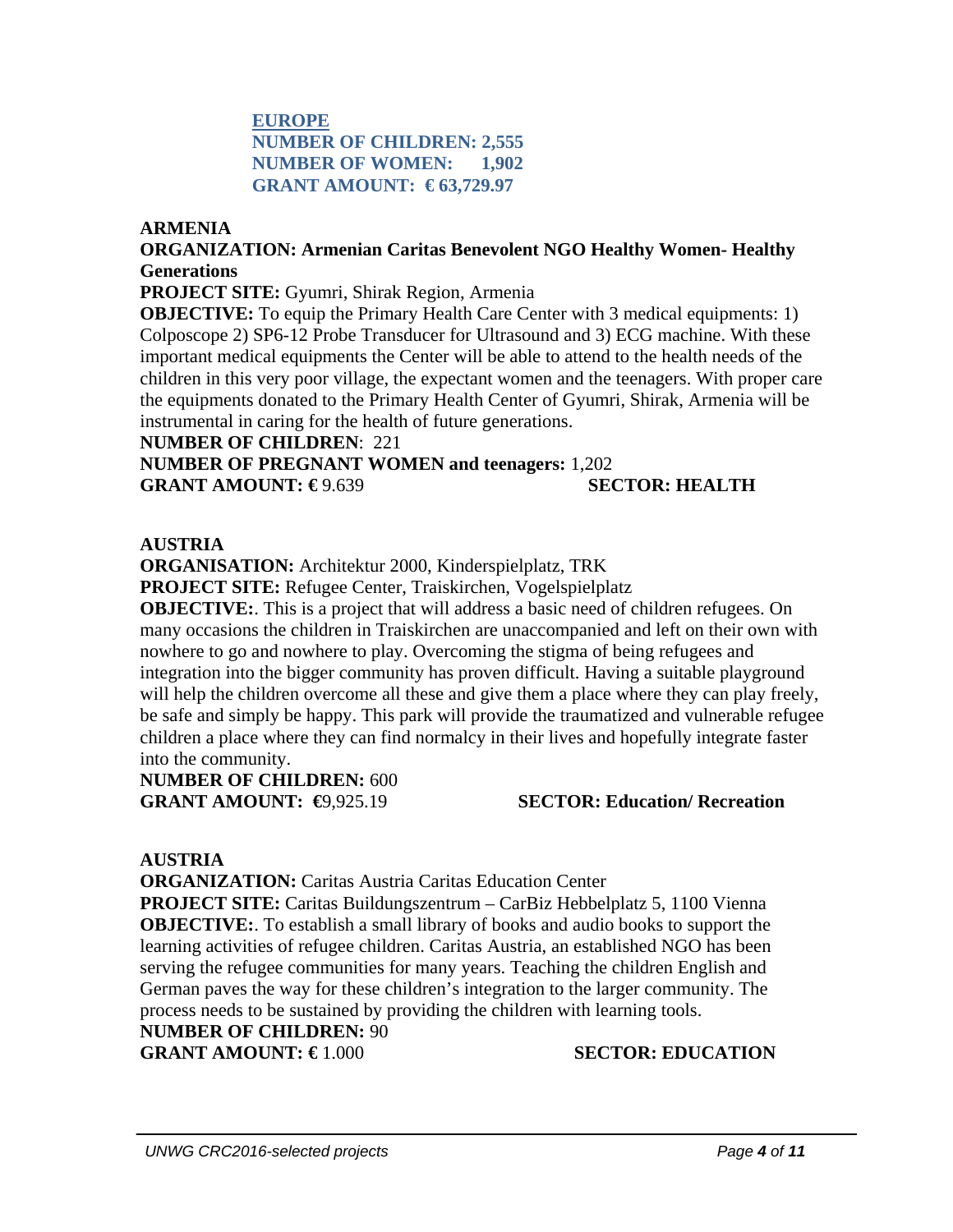**AUSTRIA ORGANISATION:** Wiener Hilfwerk **PROJECT SITE:** Vienna, Austria **OBJECTIVE**: To provide materials and senses stimulation for recreational activities for refugee children, young refugees and refugee families **NUMBER OF CHILDREN**: 40 **GRANT AMOUNT:** € 7,184.78 **SECTOR:** E**DUCATION/RECREATION**

**AUSTRIA ORGANISATION: KARL SCHUBERT SCHULE SITE: Vienna, Austria OBJECTIVE:** To provide special instruments for handicapped children to be used for individual theraphy and for the School band. **NUMBER OF CHILDREN**: 85 **GRANT AMOUNT:** €5.650 SECTOR: EDUCATION

### **GEORGIA**

**ORGANIZATION:** Young Men's Christian Association of Telavi (YMCA, Telavi **) PROJECT SITE:** Telavi, Georgia

**OBJECTIVE:** The primary focus of the project is the Internally Displaced People or IDP, children and youth from Abkazia and South Ossetia (conflict areas). The transition has been very difficult for them being forced to leave their homes and families behind. The English program provided by YMCA has been very successful in slowly allowing these children and young people to overcome their past. But it is not enough. The grant will be used to buy tools, equipments and supplies in the conduct of carpentry and wood works classes. The skills they will learn will not only provide them livelihood but in the process with proper care and compassion, will make them productive citizens of the community and more importantly it will give them confidence and self worth. **NUMBER OF CHILDREN/YOUTH**: 60

**GRANT AMOUNT: €7.729 SECTOR: EDUCATION** 

#### **MOLDOVA**

**ORGANIZATION:** International Women's Club of Moldova **PROJECT SITE:** Gymnasium Orphanage**,** Carpenini village **OBJECTIVE:** To install a 5-stage water filtration system for the Carpenini orphanage. Many of the children and teachers in the orphanage are suffering from kidney infection and teeth problems due to the polluted and non-potable water. The orphanage is run by 50 female volunteers and over 90% of their budget is spent on the projects itself. The proponent, the International Women's Club of Moldova is a kindred organization and is very trustworthy. The grant will go to buying the water filter

**NUMBER OF CHILDREN:** 59

**GRANT AMOUNT: €9.300 SECTOR: EDUCATION & SANITATION**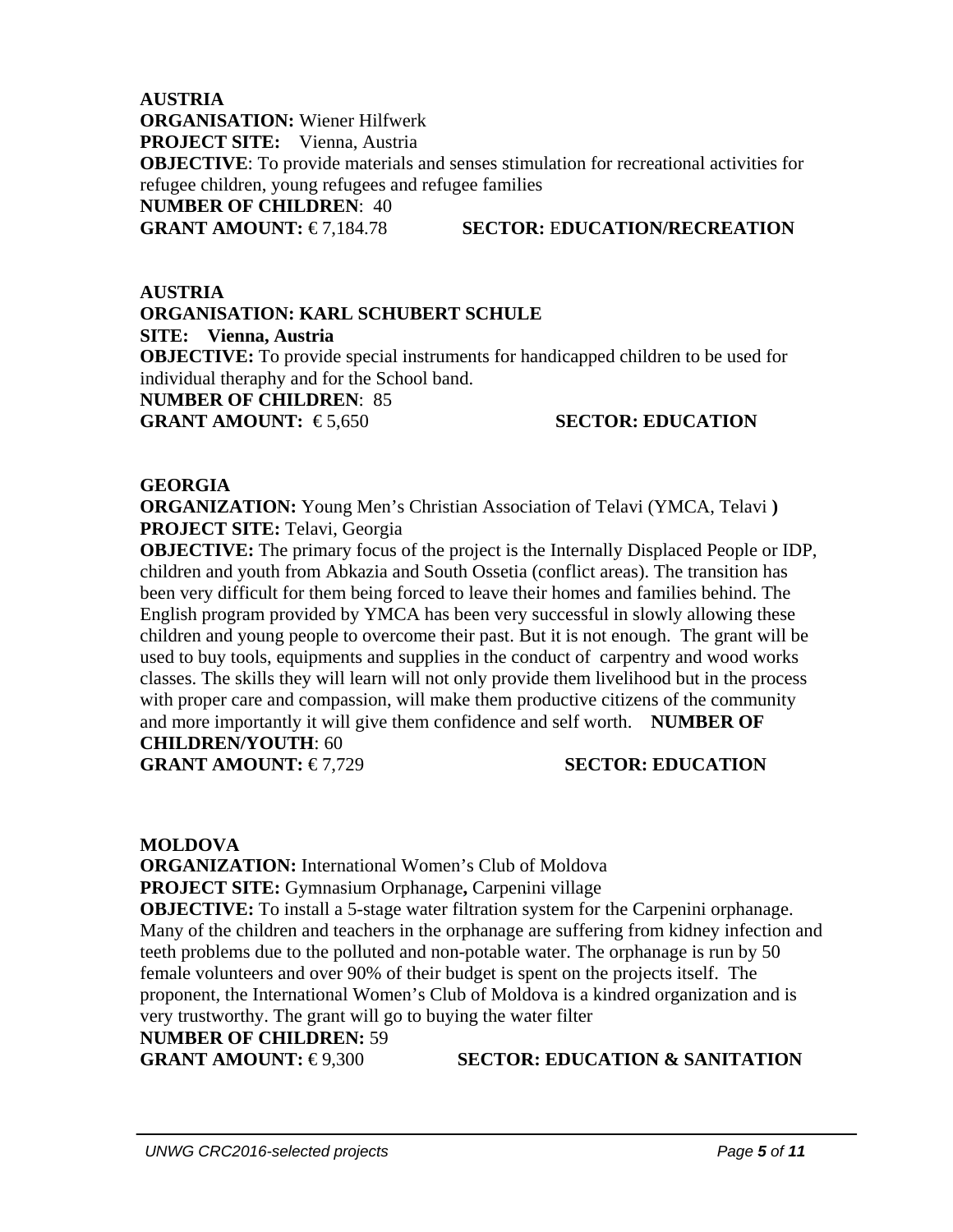## **TURKEY**

**ORGANIZATION**: Arab-Austria Women's Organization Project Balsam **PROJECT SITE: Syrian Refugee Center in Antakya and six villages in Turkey OBJECTIVE:** To provide much needed health care to women and children in 6 Northern Syrian Villages and nearby Syrian-Turkish borders. At the moment, The Amal Healing and Advocacy Center does not have a paediatrics section.

Project Balsam aims to transform the Amal Center into a polyclinic thereby allowing it to care for the growing number of children refugees. The nearest hospital, Emel Hospital, is a container hospital and has a limited capacity to provide the medical assistance required by the large community of Syrian refugees living in that region. Many of the Syrian refugee children are victims of bomb attacks and have suffered extensive injuries, burns of different degrees which have affected their circulatory, respiratory and digestive systems which in the case of children can be a matter of life and death. A good number of them are unaccompanied and are orphans.

The grant will be used to purchase medical equipments, scales for children, stethoscopes, beds, desk, chairs, disinfectant lamps as well as second hand laptops to set up an e-learning center because many of the children have not been able to continue their education.

**NUMBER OF CHILDREN:** 1,000

**NUMBER OF WOMEN:** 700 **GRANT AMOUNT**: €3,390 **SECTOR**: HEALTH

## **UKRAINE**

**ORGANIZATION**: Ukrainien Charitable Fund Zaporuka

**PROJECT SITE:** Pediatric Clinic of Neurosurgery, Zaporuka, Vasylkivska, Kyiv, Ukraine.

**OBJECTIVE:** To renovate 4 patients rooms in the Pediatric clinic of Nuerosurgery, Zaporuka of the National Institute of Cancer. The Pediatric clinic has 14 rooms. 9 of them have been completely renovated. They now

seek help to complete the renovation of the 4 remaining rooms. The grant given will go to the renovation of the walls, ceilings, floor and to refurbish the equipments in the rooms like the hospital beds, tables, chairs and etc. The children who stay here are very sick and suffer from cancer. The 4 rooms serve as a halfway home for the children while undergoing chemotherapy and radiation treatment. By renovating the rooms we will help provide an environment of care and compassion. Our support for this project clearly acknowledges our support for the fight against childhood cancer.

### **NUMBER OF CHILDREN:** 700

**GRANT AMOUNT: €9,912 SECTOR**: HEALTH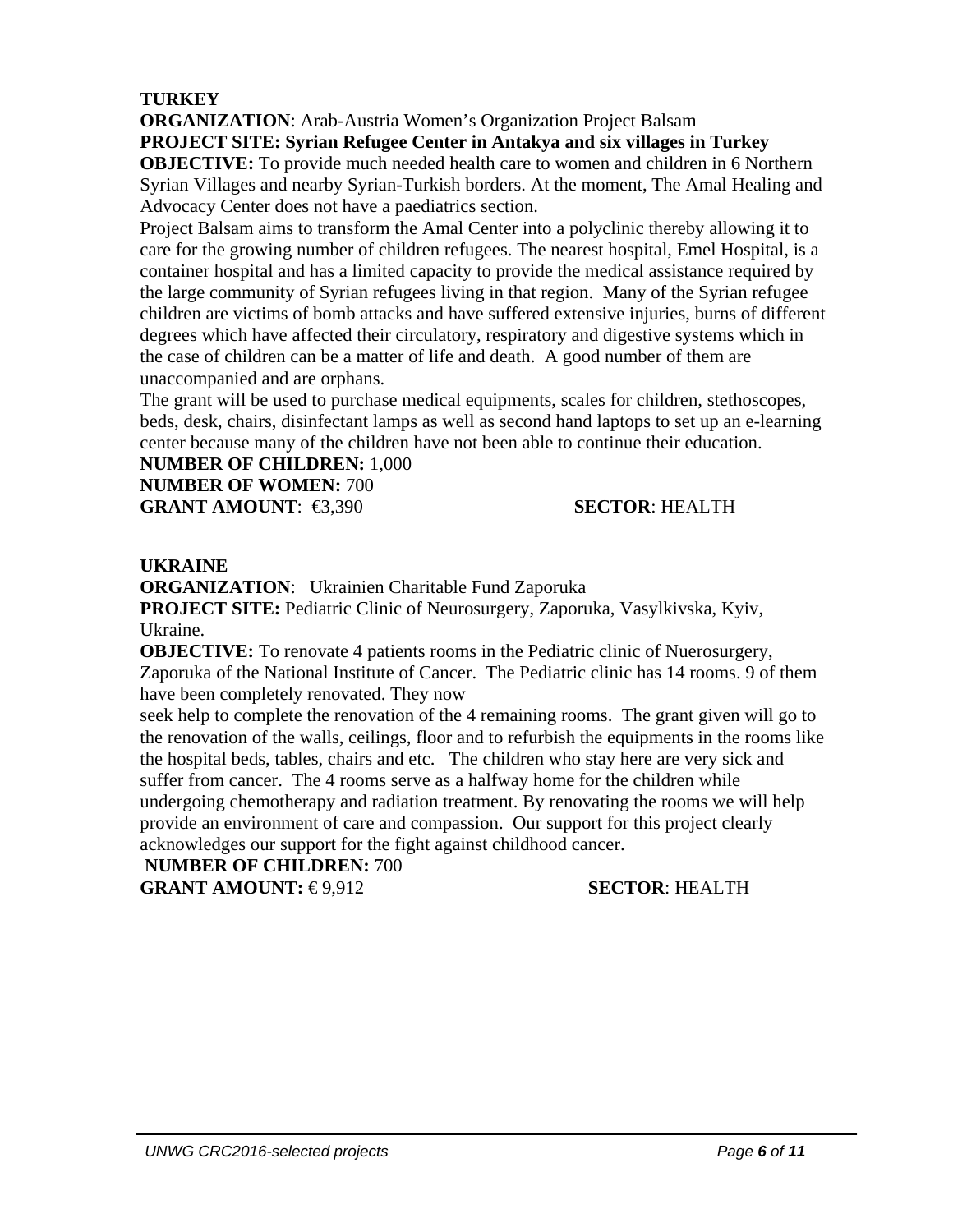## **LATIN AMERICA NUMBER OF CHILDREN**: **6,904 GRANT AMOUNT: € 51,145.34**

### **ARGENTINA**

**ORGANIZATION:** Fundación Escolares "Arraigo Campesino" **PROJECT SITE:** Province of Chaco. Surroundings of Colonia Unidas,120km from the capital Resistencia.

**OBJECTIVE:** To equip the facilities in a rural shelter school that allows children to study one week and be at home one week so that they can learn agricultural activities. The school is based on a French model that encourages intercultural work-linked education for the indigenous children.

**NUMBER OF CHILDREN:** 135 **GRANT AMOUNT: €5.702 SECTOR: EDUCATION** 

#### **BOLIVIA**

**ORGANIZATION:** Pro Niños Bolivianos. Verein Zur Unterstutzung von kindern in Bolivien

**PROJECT SITE:** El Alto, is one of the poorest villages in Latin America.

**OBJECTIVE**: To purchase educational materials and learning toys

#### **NUMBER OF CHILDREN:** 60

**GRANT AMOUNT: €3.000 SECTOR: EDUCATION** 

#### **COLOMBIA**

**ORGANIZATION:** Eduardo Echeverri Abella Foundation. YOTOCO Escuela Policarpa Salavarrieta school

**PROJECT SITE:** Cali, Yotoco municipality

**OBJECTIVE:** To provide safety for children and carers at the school by remodeling the kitchen and replacing gas cylinders with natural gas pipes. Currently the children are under danger of explosion of the old system of gas cylinders.

**NUMBER OF CHILDREN**: 1,500

### **GRANT AMOUNT:** € 5,000 **SECTOR:** EDUCATION/HEALTH

**ECUADOR** 

**ORGANISATION:** Hermano Miguel Foundation **PROJECT SITE:** Quito

**OBJECTIVE**: To provide equipment for early diagnosis for children with disabilities. The grant will be used to purchase stretchers, heating devices, stimulation implements, therapeutic rollers, etc.

**NUMBER OF CHILDREN:** 147 **GRANT AMOUNT:** €1,000 **SECTOR**: HEALTH

**GUATEMALA**

**ORGANIZATION:** Foundation for integral development, Agon Jay, FUDI **PROJECT SITE:** TELPAN. CHIMALTENAGO

**OBJECTIVE:** To provide equipment for the Maternal and Child Center – Agon Jay. The Center was created to provide mother-child medical care. 14.000 women and children, in Chimaltenago, are the beneficiaries of the programme. The programme focus to reduce the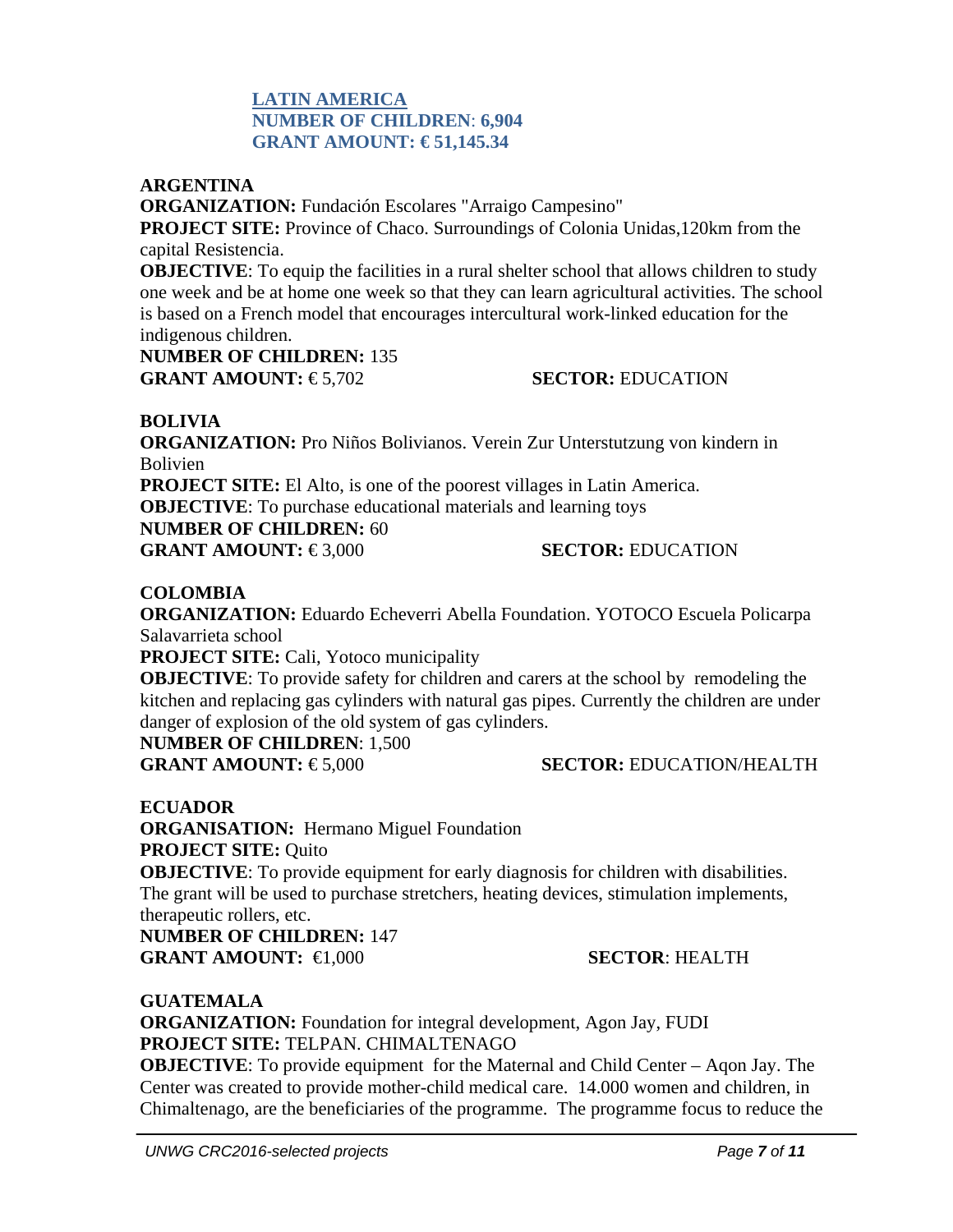infant and maternal mortality.

The grant will be used to purchase medical equipment such as Metal gynecological examination tables, Metal Stretchers to transport patients, Portable ultrasound, Fetal dopplers and other important pieces.

**NUMBER OF CHILDREN:** 4.263 Plus women 8,820 **GRANT AMOUNT:** €8,670 **SECTOR:** HEALTH

## **MEXICO**

**ORGANISATION:** PROJIMO, Programme for children with disabilities through provision of better equipment in therapy rooms

**PROJECT SITE:** Covotitan, San Ignacio

**OBJECTIVE:** To provide therapy in better conditions by installing air conditioning system in the therapy room with extremely high temperatures, particularly during summer. All of the children have physical disabilities due to varying causes such as cerebral pulsy, spina bifida or amputations.

### **NUMBER OF CHILDREN:** 130

**GRANT AMOUNT:** €6,985.05 **SECTOR:** HEALTH

## **PANAMA**

**ORGANIZATION:** Fundacion Un centavo para nuestra niñéz en el hospital del niño de Panama

**PROJECT SITE:** Panama City

**OBJECTIVE:** to provide basic equipment essential for treating burns, neumology and intensive care for children and for ensuring the welfare and recovery of hospitalized children, eg., thermal blankets for use during and after surgery, air conditioning, digital balances, among others.

**NUMBER OF CHILDREN**: 500 **GRANT AMOUNT: €8,058 SECTOR: HEALTH** 

## **PERU**

**ORGANIZATION:** Niños del Arco Iris, Rainbow Children **PROJECT SITE:** Valle del Urubamba, Cusco **OBJECTIVE:** To improve health and hygiene conditions by building five extra toilets for boys and girls. At present, there are only 2 toilets each for 139 children. **NUMBER OF CHILDREN:** 139 **GRANT AMOUNT: €2,880.29 SECTOR: HEALTH/SANITATION** 

## **PERU**

**ORGANISATION:** Association Manos Unidas

**PROJECT SITE:** Cusco, San Sebastian district. Camino Nuevo non profit school for special education.

**OBJECTIVE:** To improve the quality of life of children with disabilities such as autism, Down syndrome & cerebral palsy. The equipment to be purchased will facilitate gross motor development and equip the school with the adequate resources to simulate a wide range of physical needs.

**NUMBER OF CHILDREN**: 30

**GRANT AMOUNT:**  $\bigcirc$ **8,850 <b>SECTOR:** HEALTH/EDUCATION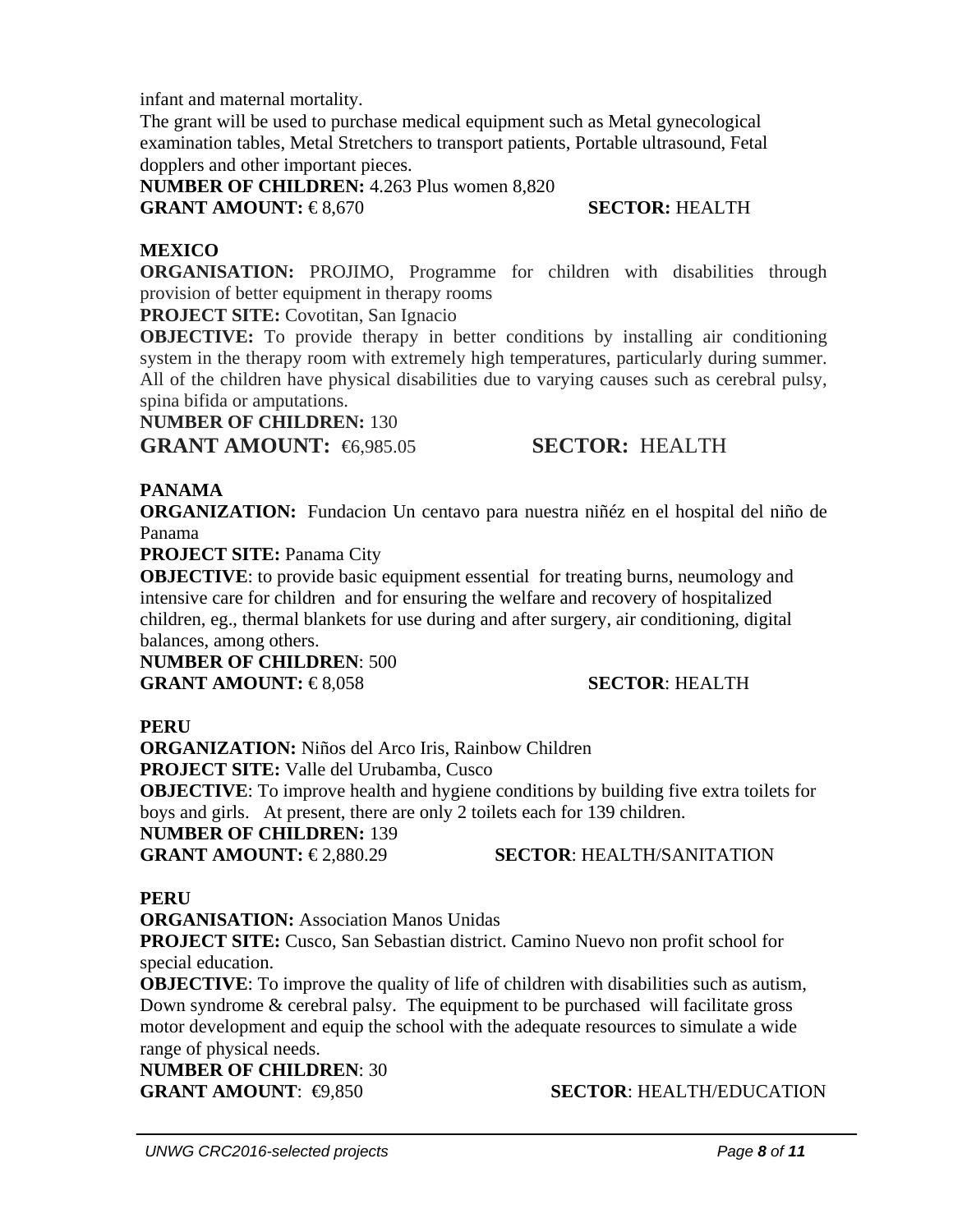### **MIDDLE EAST & NORTHERN AFRICA NUMBER OF CHILDREN: 636 TOTAL: € 20,543.32**

### **ALGERIA**

**ORGANIZATION:** Association "AMEN "of children with Autistic Spectrum Disorders **PROJECT SITE: :** Skikda, Algeria, East Algeria

**OBJECTIVE:** Construction of a psychomotor room with specific equipment in order to conduct different activities for autistic children.

The grant will be used to purchase carpet climbkid, the carpet climbkid pattern, trolley with accessories psychomotricity, sensory balls, density blocks, cones with flexible heights, guidance panels, kits of balance (motor) model gym, tunnels with connected motor etc.

### **NUMBER OF CHILDREN:** 71

**GRANT AMOUNT:** €3,543.32 **SECTOR**: HEALTH

### **PALESTINE**

**ORGANISATION:** Al-Ein Autistic Center (Nablus)

**PROJECT SITE:** West Bank Nablus Al -Ein refugee camp

**OBJECTIVE:** To give special education to children with any degree of autism and provide them with cognitive and occupational therapy, behavior modification and psychotherapy. This special education is aimed at providing disabled children with optimal conditions for healthy growth.

The grant will be used for the purchase of an audio scope screening audiometer, educational toys and materials, projectors, visible speak – USB module for hearing, madsen midimat channel and computer.

**NUMBER OF CHILDREN:** 145

**GRANT AMOUNT:** €7,000.00 **SECTOR**: EDUCATION

## **LEBANON**

**ORGANIZATION:** Caritas Austria, Headquarters- Syrian refugee children in Jordan and Lebanon

**PROJECT SITE:** Mount Lebanon, Districts of Chouf and Qartaba

**OBJECTIVE**: Establishment of two "Child Friendly Space"(CFS) located at Caritas Lebanon's Social Centres,in the proximity of two schools supported within the Regional Holistic Education Programme which will serve as recreational and safe spaces for children. The purpose of CFSs is to support the resilience and well-being of children and young people through structure activities. The grant will be used to purchase of desks, chairs, furniture, blackboards, educational and playground equipment.

**NUMBER OF CHILDREN: 420 Plus 70 women** 

**GRANT AMOUNT:** € 10,000.00 S**ECTOR**: HEALTH/SANITATION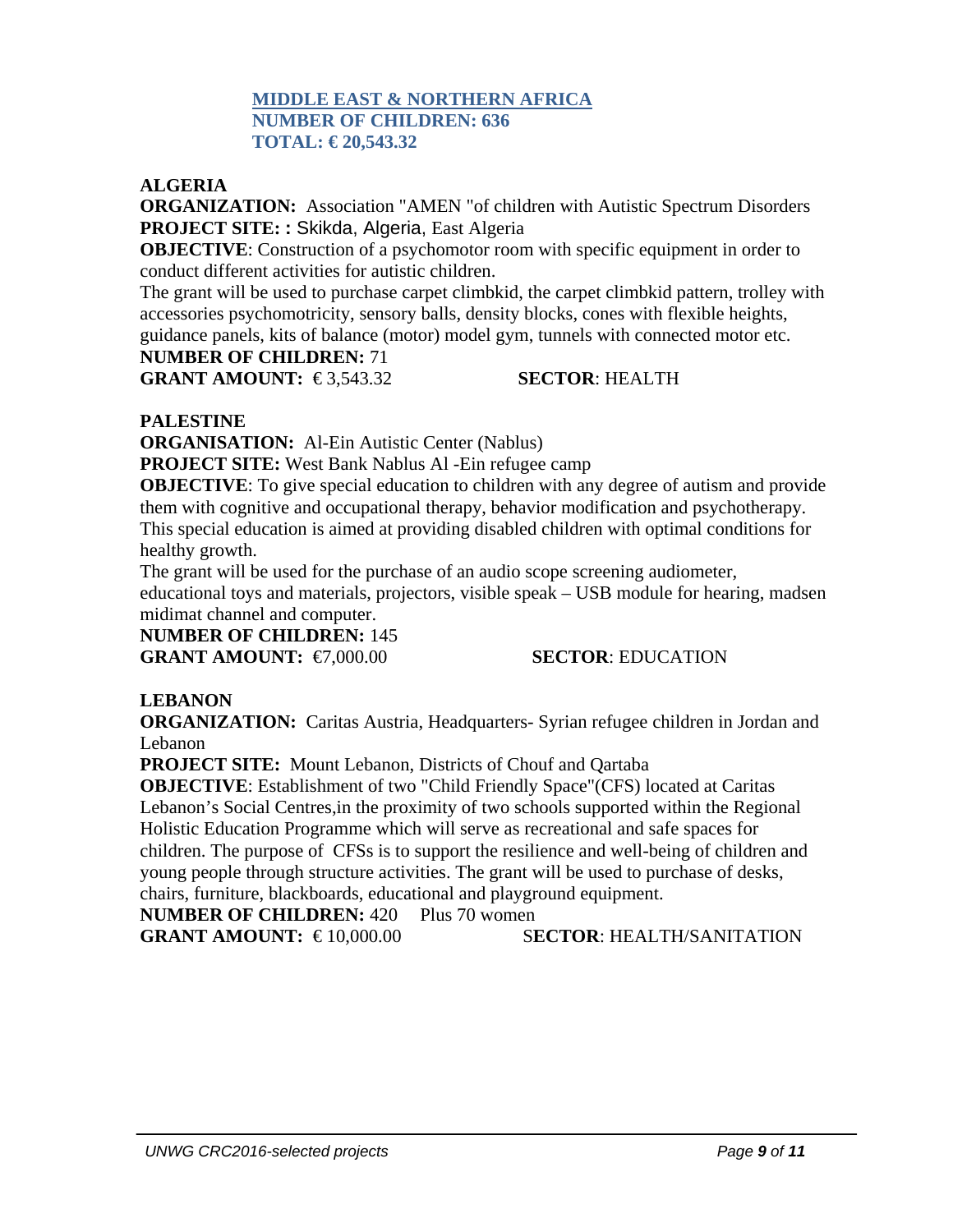### **UN-COACTION NUMBER OF CHILDREN: 2,770 GRANT AMOUNT: €35,441**

#### **IAEA-PACT**

The Division of the Programme of Action for Cancer Therapy (PACT) was created by the IAEA to help fighting the growing cancer crisis in the developing world. This principle applies to the projects presented by IAEA-PACT and selected as follows:

#### **IAEA-BOSNIA**

**PROJECT TITLE:** Equipment of Parent's House for children receiving cancer treatment at the Hematology-Oncology Department of Sarajevo Pediatric Clinic **PROJECT SITE:** Sarajevo, Bosnia

**OBJECTIVE:** The contribution will be used to furnish and equip the Parent's House for children under treatment and their caregivers at the Hematology-Oncology Department of Sarajevo Pediatric Clinic in Sarajevo, Bosnia.

**NUMBER OF CHILDREN**: 55 (plus 55 mothers and caregivers) **GRANT AMOUNT:** €10,000 **SECTOR:** HEALTH

## **IAEA-El SALVADOR**

**PROJECT TITLE:** Provision of Recreational and Hygienic Equipment for children receiving cancer treatment and their caregivers at the Oncology Unit of the National Pediatric Hospital in San Salvador, El Salvador

**PROJECT SITE:** San Salvador, Rep. de El Salvador

**OBJECTIVE**: The contribution will be used to provide lockers for

parents/caregivers of children on extended admission in the hospital to keep the levels of hygiene required. In addition it will allow the acquisition of trolleys for dispensation of oral medicine, over-bed tables to ensure clean surfaces for feeding and recreation.

**NUMBER OF CHILDREN:** 500 per year **GRANT AMOUNT: €10.000 SECTOR: HEALTH** 

### **IAEA-ZIMBABWE:**

**PROJECT TITLE:** Clinical and psychosocial support for children with cancer **PROJECT SITE:** HARARE, ZIMBABWE

**OBJECTIVE:** Safe and appropriate storage of drugs which will ensure that standard guidelines of storage and use are met. The funds will be used to supply a special refrigerator for pediatric oncology drugs for the Parirenyatwa Group of Hospitals.

**NUMBER OF CHILDREN**: 1,855. **GRANT AMOUNT: €5.266 SECTOR: HEALTH**